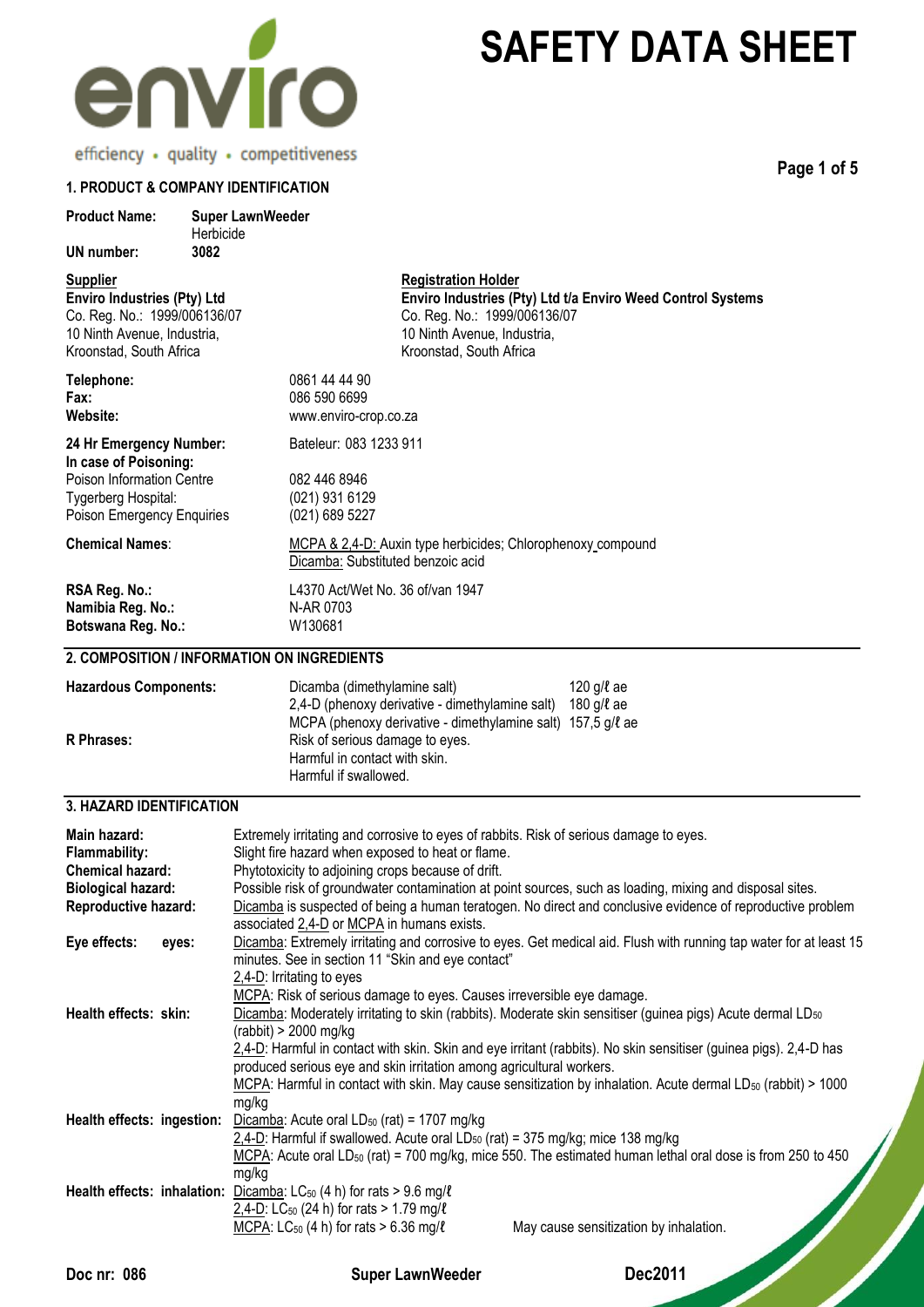

## efficiency · quality · competitiveness

|                       | CHILICITY . QUOLILY . COMPONDICIOS<br>Page 2 of 5                                                                                                                                        |
|-----------------------|------------------------------------------------------------------------------------------------------------------------------------------------------------------------------------------|
| Carcinogenic:         | Dicamba: Data from laboratory studies are inadequate for EPA to determine if dicamba can increase the risk of<br>cancer in humans.                                                       |
|                       | 2.4-D: In humans, a variety of studies give conflicting results. There remains considerable controversy about the<br>methods used in the various studies. Investigations ate continuing. |
|                       | MCPA: All of the available cancer evidence on MCPA indicates that the compound does not cause cancer.                                                                                    |
| Mutagenicity:         | See section 11.                                                                                                                                                                          |
| <b>Neurotoxicity:</b> | Accidental human poisoning with 2,4-D, which resulted in severe neurotoxicity, has been reported.                                                                                        |
|                       | 4. FIRST AID MEASURES AND PRECAUTIONS                                                                                                                                                    |

| Product in eye:          | Flush immediately with clear clean running water for about 15 minutes. Hold eyelids apart to rinse the entire<br>surface of the eye and lids. If eye symptoms (redness, irritation or pain) persist refer patient to ophthalmologist<br>for examination of eye.    |
|--------------------------|--------------------------------------------------------------------------------------------------------------------------------------------------------------------------------------------------------------------------------------------------------------------|
| Product on skin:         | Wash skin immediately for at least 15 minutes with fresh running water and soap, including hair and under<br>fingernails. Remove contaminated clothing and wash before reuse. Treat symptomatically.                                                               |
| <b>Product ingested:</b> | Dicamba: Induce emesis<br>2,4-D: Do not induce vomiting unless advised by a physician. The most characteristic signs of severe 2,4-D<br>poisoning in animals are those of myotonia (muscle spasms).<br>MCPA: Do not induce vomiting unless advised by a physician. |
| <b>Product inhaled:</b>  | Move victim from contaminated area to fresh air. Apply oxygen or artificial if necessary. Treat symptomatically.<br>Consult a physician after significant exposure.                                                                                                |

## **5. FIRE FIGHTING MEASURES**

| <b>Extinguishing media:</b> | Dry chemical, carbon dioxide or standard foam.                                                            |
|-----------------------------|-----------------------------------------------------------------------------------------------------------|
| <b>Special hazards:</b>     | Avoid breathing vapours. Keep up-wind. Fight fire from maximum distance. Beware of toxic fumes. Dyke fire |
|                             | water for later disposal. Remove containers from fire at first safe opportunity.                          |
| <b>Protective clothing:</b> | Wear protective clothing. In case of major fires, wear a self contained breathing apparatus.              |

## **6. ACCIDENTAL RELEASE MEASURES (SPILLAGE)**

| Personal precautions:<br>Environmental precautions: | Wear protective clothing. Avoid breathing dust. If necessary, wear a self-contained breathing apparatus.<br>Dangerous to fish. Do not contaminate ponds, waterways or ditches with chemical or used container. Do not<br>allow to enter drainage systems, surface or ground water. If the product enters watercourses or sewers or<br>contaminate soil or plants, inform competent authority. |
|-----------------------------------------------------|-----------------------------------------------------------------------------------------------------------------------------------------------------------------------------------------------------------------------------------------------------------------------------------------------------------------------------------------------------------------------------------------------|
| Small spills                                        | Do not wash into sewer. If spills occur, contain the spill by using an absorbent material (e.g. sand, sawdust,<br>earth or synthetic absorbent). Dispose of the contaminated absorbent material by placing in a plastic bag and<br>following disposal instructions on this MSDS.                                                                                                              |
| Large spills:                                       | Large spillages should be dammed-off and pumped into containers; soak up remainder and dispose of in<br>accordance with local regulations. Do not wash into sewer. Do not flush spilled material into sewer or drains.<br>Keep spectators away.                                                                                                                                               |

## **7. HANDLING AND STORAGE REQUIREMENTS**

#### **Suitable material:**

Do not mix, store or apply in galvanized or unlined mild steel containers or spray tanks. The product can react with such containers and tanks or produce hydrogen gas which may form a highly combustible mixture that can flash or explode if ignited by open, spark, welder's torch, lighted cigarette or other ignition source.

## **Handling/Storage precautions:**

Store at temperature not exceeding 40 ºC. Harmful if swallowed. Avoid contact with skin, eyes and clothing. Store in sealed original containers, in a well-aired, fresh and dry storehouses and in shaded places. Keep away from direct sunlight, open flame, food, seed, animals, children and uninformed persons. Do not leave spray solution in spray tanks for long periods.

## **8. EXPOSURE CONTROL / PERSONAL PROTECTION**

| Occupational exposure limits:        | Dicamba: ADI (acceptable daily intake) = not available; TWA 2001; TWA 1000 ml/min; TWA 3.3 hrs.                                                                                                                                                                                                                |
|--------------------------------------|----------------------------------------------------------------------------------------------------------------------------------------------------------------------------------------------------------------------------------------------------------------------------------------------------------------|
|                                      | $2,4$ -D: ADI = 0.3 mg/kg body weight/day                                                                                                                                                                                                                                                                      |
|                                      | MCPA: $ADI = 0.015$ mg/kg body weight/day                                                                                                                                                                                                                                                                      |
| <b>Engineering control measures:</b> | Use outdoors in a well ventilated area. The mixing and loading of spray mixtures into the spray<br>equipment must be carried out on an impervious pad (i.e., concrete slab, plastic sheeting) large<br>enough to catch any spilled material. If spills occur, contain the spill by using an absorbent material |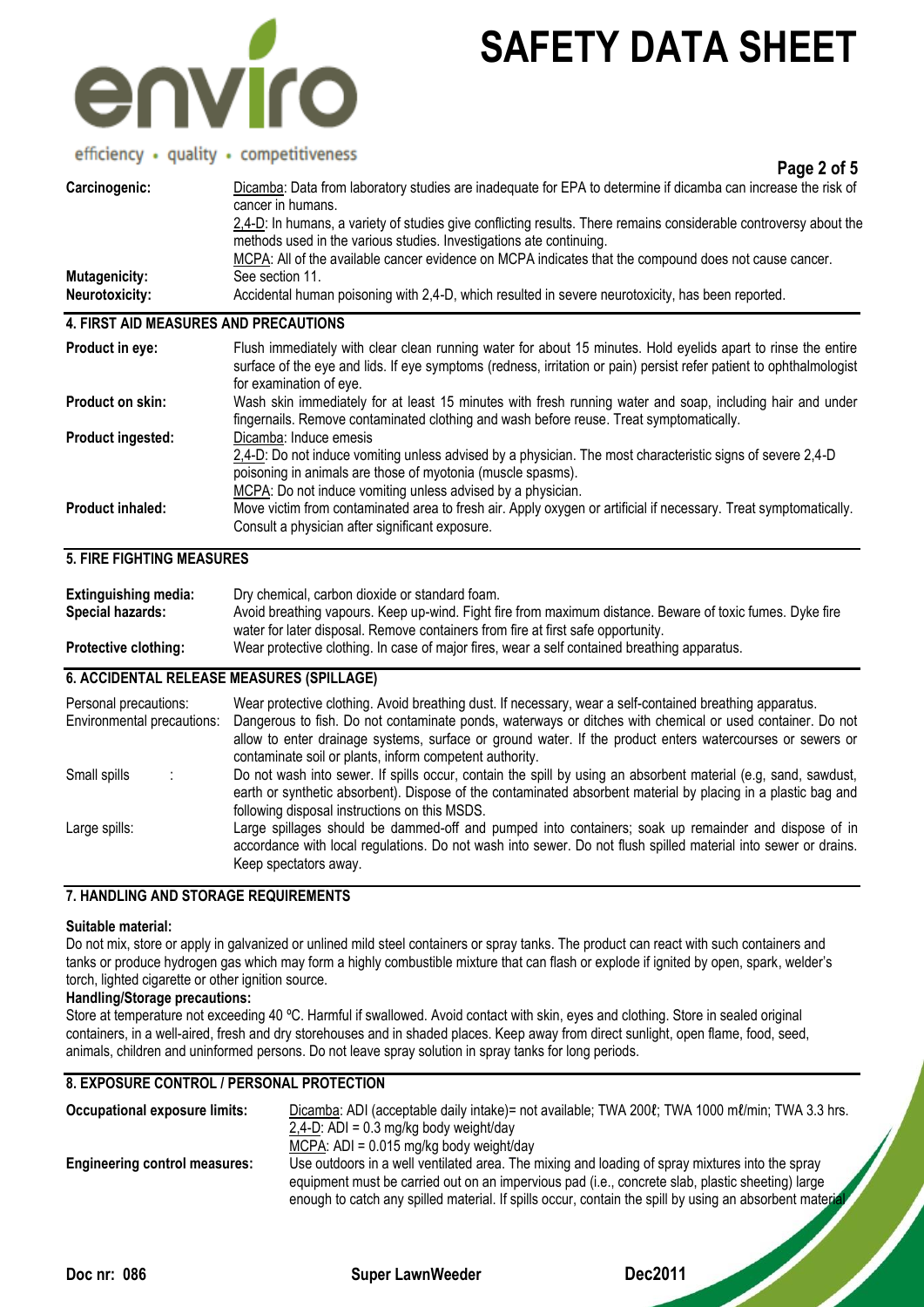

efficiency · quality · competitiveness

**Page 3 of 5**

| Personal protection - respiratory:<br>Personal protection - hand: | (e.g., sand, earth or synthetic absorbent). Dispose of the contaminated absorbent material by placing<br>in a plastic bag and following disposal instructions on this MSDS.<br>Avoid inhaling fumes or spray drift.<br>Protective (impermeable) and chemical resistant gloves.                                                                                                                                                                                                                                                                                                                                                                                                                                                                 |
|-------------------------------------------------------------------|------------------------------------------------------------------------------------------------------------------------------------------------------------------------------------------------------------------------------------------------------------------------------------------------------------------------------------------------------------------------------------------------------------------------------------------------------------------------------------------------------------------------------------------------------------------------------------------------------------------------------------------------------------------------------------------------------------------------------------------------|
| Personal protection - eye:                                        | Wear eye protection. Safety glasses. Risk of irreversible damage to eyes.                                                                                                                                                                                                                                                                                                                                                                                                                                                                                                                                                                                                                                                                      |
| Personal protection - skin:                                       | Protective clothing. Long-sleeved shirt, long pants, shoes plus socks, protective (impermeable) and<br>chemical resistant gloves.                                                                                                                                                                                                                                                                                                                                                                                                                                                                                                                                                                                                              |
| Other protection:                                                 | Take extreme care to avoid drift. Do not eat, drink or smoke while handling this product. Prevent<br>contamination of food, feeds, drinking water and eating utensils. After using this product wash hands<br>and face before eating, chewing gum, smoking, drinking or using the toilet. Wash accurately<br>(preferably a shower) after work shift. Wash hands during breaks and at the end of the work with soap<br>and water. Remove clothing immediately if pesticide gets inside; then wash thoroughly and put on<br>clean clothing.<br>Remove personal protective equipment immediately after handling this product. Wash the outside of<br>gloves before removing. As soon as possible, wash thoroughly and change into clean clothing. |

## **9. PHYSICAL AND CHEMICAL PROPERTIES**

| Appearance:                  | Dark-brown soluble concentrate with strong phenolic cresylic odour.                               |
|------------------------------|---------------------------------------------------------------------------------------------------|
| Odour:                       | Strong phenolic cresylic odour.                                                                   |
| pH:                          | Not available                                                                                     |
| <b>Flammability:</b>         | Slight fire hazard when exposed to heat or flame.                                                 |
| <b>Auto flammability:</b>    | Not applicable                                                                                    |
| <b>Explosive properties:</b> | Not Explosive.                                                                                    |
| Vapour pressure:             | Not available                                                                                     |
| <b>Oxidizing properties:</b> | Dicamba: Mildly to non-corrosive.                                                                 |
|                              | MCPA: It is a acid and will corrode metals                                                        |
| Density:                     | Not available                                                                                     |
| Solubility - coefficient:    | No data available.                                                                                |
| <b>Neurotoxicity:</b>        | Accidental human poisoning with 2,4-D, which resulted in severe neurotoxicity, has been reported. |

## **10. STABILITY AND REACTIVITY**

| <b>Conditions to avoid:</b> | Avoid sources of heat, free flames or spark generating equipment.                                                                   |
|-----------------------------|-------------------------------------------------------------------------------------------------------------------------------------|
| Incompatible materials:     | No known incompatible materials.                                                                                                    |
|                             | <b>Hazardous decomposition products:</b> Products of combustion: May yield steam, Dicamba amine salt, HCL, organochloride products, |
|                             | oxides of nitrogen, carbon monoxide.                                                                                                |

### **11. TOXICOLOGICAL INFORMATION**

| <b>Acute toxicity:</b> | Dicamba: Dicamba is moderately toxic by ingestion and slightly toxic by inhalation or dermal exposure.<br>Symptoms of poisoning with Dicamba include loss of appetite (anorexia), vomiting, muscle weakness, slowed<br>heart rate, shortness of breath, central nervous system effects (victim may become excited or<br>depressed), benzoic acid in the urine, incontinence, cyanosis (bluing of the skin and gums), and exhaustion<br>following repeated muscle spasms. In addition to these symptoms, inhalation can cause irritation of the linings<br>of the nasal passages and the lungs, and loss of voice. Most individuals who have survived severe poisoning<br>from Dicamba have recovered within 2 to 3 days with no permanent effects.<br>2,4-D: In humans, prolonged breathing of 2,4-D causes coughing, burning, dizziness, and temporary loss of<br>muscle coordination. Symptoms of poisoning can fatigue and weakness with perhaps nausea. On rare<br>occasions there can be inflammation of the nerve endings with muscular effects following high levels of |
|------------------------|--------------------------------------------------------------------------------------------------------------------------------------------------------------------------------------------------------------------------------------------------------------------------------------------------------------------------------------------------------------------------------------------------------------------------------------------------------------------------------------------------------------------------------------------------------------------------------------------------------------------------------------------------------------------------------------------------------------------------------------------------------------------------------------------------------------------------------------------------------------------------------------------------------------------------------------------------------------------------------------------------------------------------------------------------------------------------------|
|                        | exposure.<br>MCPA: Symptoms in humans from acute toxic exposure include slurred speech, twitching, jerking and spasms,<br>drooling, low blood pressure, and unconsciousness. The estimated human lethal oral dose is from 250 to 450<br>mg/kg.                                                                                                                                                                                                                                                                                                                                                                                                                                                                                                                                                                                                                                                                                                                                                                                                                                 |
| Skin and eye contact:  | Dicamba: Moderately irritating to skin (rabbits). Moderate skin sensitiser (guinea pigs). Acute dermal<br>LD <sub>50</sub> (rabbit)>2000 mg/kg. Dicamba is very irritating and corrosive and can cause severe and permanent<br>damage to the eyes. Running water should be flushed through the eyes for at least 15 minutes if any Dicamba<br>is splashed into them. The eyelids may swell and the cornea may be cloudy for a week after Dicamba is<br>splashed in the eyes. Eye irritation in rabbits: Induced corrosiveness of conjunctival tissues and corneal injury<br>which was reversible in 72 hours. In a recent study, eye damage was irreversible and pannus was observed.                                                                                                                                                                                                                                                                                                                                                                                          |

**Doc nr: 086 Super LawnWeeder Dec2011**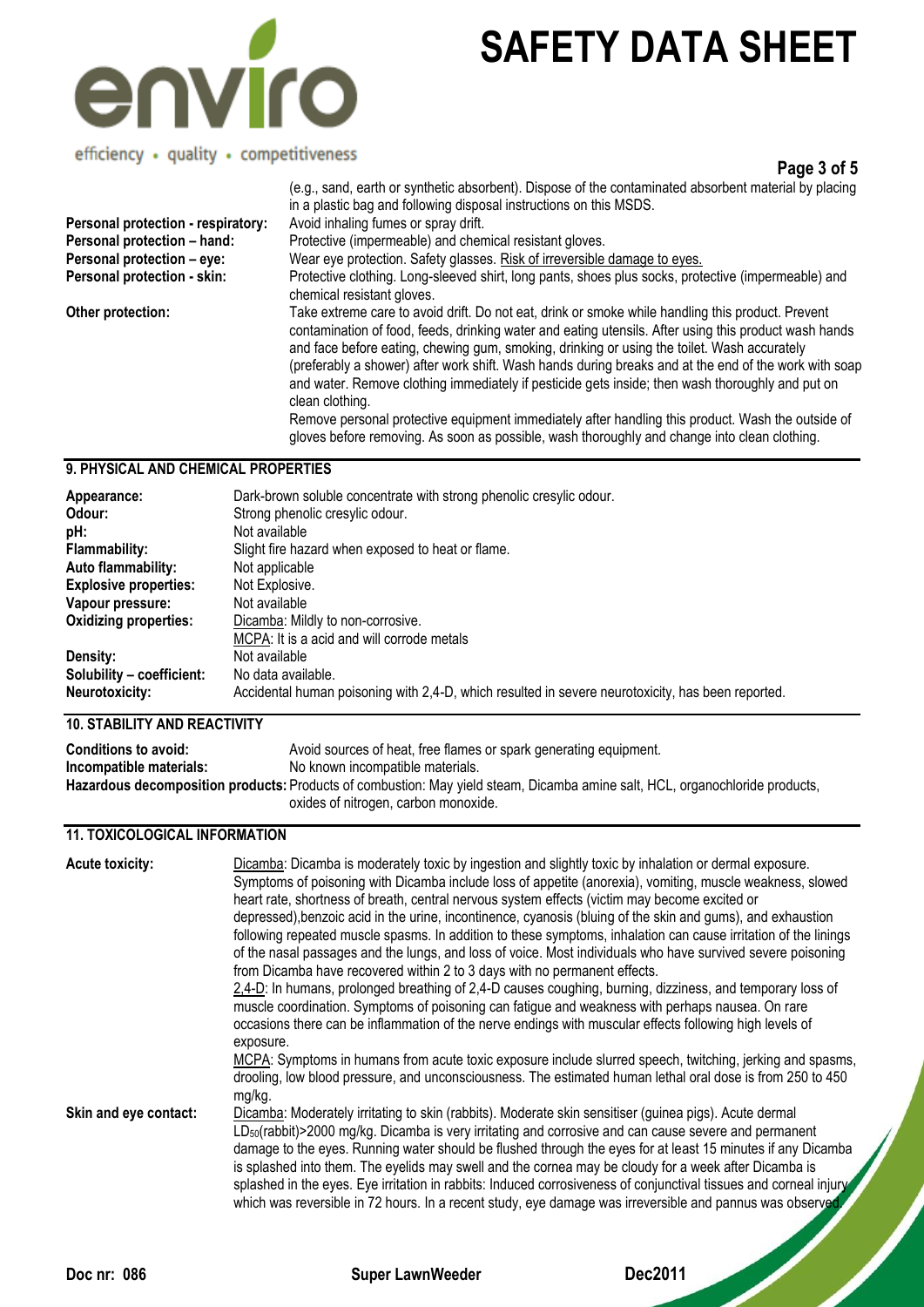

# efficiency · quality · competitiveness

| emerging + goodity + competitiveness | Page 4 of 5                                                                                                                                                                                                                                                                                                                                                                                                                                                                                                                      |
|--------------------------------------|----------------------------------------------------------------------------------------------------------------------------------------------------------------------------------------------------------------------------------------------------------------------------------------------------------------------------------------------------------------------------------------------------------------------------------------------------------------------------------------------------------------------------------|
|                                      | In some individuals, dicamba is a skin sensitizer. It may cause skin burns. There is no evidence that Dicamba is<br>absorbed into the body through the skin.                                                                                                                                                                                                                                                                                                                                                                     |
|                                      | 2,4-D: Harmful in contact with skin. Skin and eye irritant (rabbits). Not a skin sensitiser (guinea pigs). Irritating to<br>eyes.                                                                                                                                                                                                                                                                                                                                                                                                |
| Carcinogenicity:                     | MCPA: Harmful in contact with skin. May cause sensitization by inhalation. Acute dermal LD <sub>50</sub> (rabbit)>1000<br>mg/kg. Risk of serious damage to eyes. Causes irreversible eye damage. Primary Eye Irritation. Toxicity<br>Category I (corneal opacity with irritation of conjunctive observed 21 days post-instillation with rabbits).<br>Dicamba: Data from laboratory studies are inadequate for EPA to determine if Dicamba can increase the risk of                                                               |
|                                      | cancer in humans.                                                                                                                                                                                                                                                                                                                                                                                                                                                                                                                |
|                                      | 2,4-D: In humans, a variety of studies give conflicting results. There remains considerable controversy about the<br>methods used in the various studies and thus with results of the various studies. Investigations are continuing.<br>MCPA: All of the available cancer evidence on MCPA indicates that the compound does not cause cancer.                                                                                                                                                                                   |
| Mutagenicity:                        | Dicamba: Dicamba has not been shown to be a mutagen                                                                                                                                                                                                                                                                                                                                                                                                                                                                              |
|                                      | 2,4-D: 2,4-D has been very extensively tested for mutagenicity and found to be non-mutagenic in most systems.<br>2,4-D did not damage DNA in human lung cells. The evidence is too equivocal to draw any conclusions.<br>MCPA: MCPA was only weakly mutagenic to bone marrow and ovarian cells of hamsters and negative results<br>were reported for all other mutagenic tests. While another test has been requested by the EPA (a gene<br>mutation study) it appears that the compound poses little mutagenic risks to humans. |
| <b>Reproductive hazards:</b>         | Dicamba: in a 3-generation study, Dicamba did not affect the reproductive capacity of rats. EPA has set the<br>NOAEL for this study at 3 mg/kg/day. Dicamba is suspected of being a human teratogen. No teratogenic effects<br>have been shown in lab animals such as rabbits and rats.                                                                                                                                                                                                                                          |
|                                      | MCPA: A two-generation rat study at doses of up to 15 mg/kg affected reproductive function. Even smaller<br>amounts of the compound were toxic to the fetuses. Dogs receiving relatively small amounts of MCPA (8 and<br>16 mg/kg) for 13 weeks had various adverse sperm and testes changes. No conclusions can be drawn about<br>human birth defect risk from the currently available information.                                                                                                                             |
|                                      | 2,4-D has a very limited ability to cause birth defects. No direct evidence of reproductive problems associated<br>with 2,4-D exposure exists.                                                                                                                                                                                                                                                                                                                                                                                   |

## **12. ECOLOGICAL INFORMATION**

| Aquatic toxicity - fish:  | Dicamba: LC <sub>50</sub> (96 h) for rainbow trout and bluegill sunfish 135 mg/l. Dicamba is of low toxicity to fish.     |
|---------------------------|---------------------------------------------------------------------------------------------------------------------------|
|                           | 2,4-D: LC <sub>50</sub> (48 h) for rainbow trout 1.1 mg/ $\ell$ . Toxic to fish.                                          |
|                           | MCPA: LC <sub>50</sub> (96 h) for rainbow trout: 232 mg/l. MCPA is only slightly toxic to freshwater fish.                |
|                           | <b>Aquatic toxicity – daphnia:</b> Dicamba: $EC_{50}(48 \text{ h})$ for daphnia: 110 mg/ $\ell$ .                         |
|                           | 2,4-D: $EC_{50}(21 \text{ days})$ for daphnia: 235 mg/ $\ell$ .                                                           |
|                           | MCPA: EC <sub>50</sub> (48 h) for daphnia> 100 mg/l. MCPA is practically non-toxic to freshwater invertebrates, and       |
|                           | estuarine and marine organisms.                                                                                           |
| Aquatic toxicity - algae: | Dicamba: Not available                                                                                                    |
|                           | 2,4-D: Not available                                                                                                      |
|                           | <b>MCPA: Not available</b>                                                                                                |
| Biodegradability:         | Dicamba: In soil microbial degradation occurs, the principal metabolite being 3,6- dichlorosalicy; ic acid. Under         |
|                           | conditions amenable to rapid metabolism, DT50 <14 days. $K_{oc}$ = 2 Metabolism by soil microorganisms is the             |
|                           | major pathway of loss under most soil conditions. The rate of biodegradation increases with temperature and               |
|                           | increasing soil moisture, and tends to be faster when soil is slightly acidic. When soil moisture increases above         |
|                           | 50%, the rate of biodegradation declines.                                                                                 |
|                           | 2.4-D: In soil, microbial degradation involves hydroxylation, decarboxylation, cleavage of the acid side chain,           |
|                           | and ring opening. Half-life in soil < 7 days. $K_{oc} = c$ . 60. Soil microbes are primarily responsible for its          |
|                           | disappearance in soil.                                                                                                    |
|                           | MCPA: In soil, degraded to 4-chloro-2-methylphenol, followed by ring hydroxylation and ring opening. DT50 <               |
|                           | 7 days after initial "lag phase". Duration of residual activity in soil is c. 3-4 months, following an application rate   |
|                           | of the organic content of soil determines in large part the persistence of MCPA. With less than 10% organic               |
|                           | matter in soil, the compound is degraded in one day and, with greater than 10% levels in soil, it takes three to          |
|                           | nine days to degrade. No MCPA was detected in forest soils at a depth of 3 to 15 cm 40 days after                         |
|                           | application. The half-life is five to six days in slightly acidic to slightly alkaline soils.                             |
| <b>Bio-accumulation:</b>  | Dicamba: Under conditions suitable to rapid metabolism, the half-life is less than 2 weeks. At an application             |
|                           | rate of 6.7 kg/ha, no Dicamba remained in the soil after one year. Available data indicate a low potential for            |
|                           | 2,4-D to accumulate in fish.                                                                                              |
| <b>Mobility:</b>          | Dicamba does not bind soil particles ( $K_{oc} = 2$ g/ml) and is highly soluble in water. It is therefore highly moble in |
|                           | the soil and may contaminate groundwater. Its leaching potential increases with precipitation and the volume,             |
|                           | applied.                                                                                                                  |
|                           |                                                                                                                           |
|                           |                                                                                                                           |

**Doc nr: 086 Super LawnWeeder Dec2011**